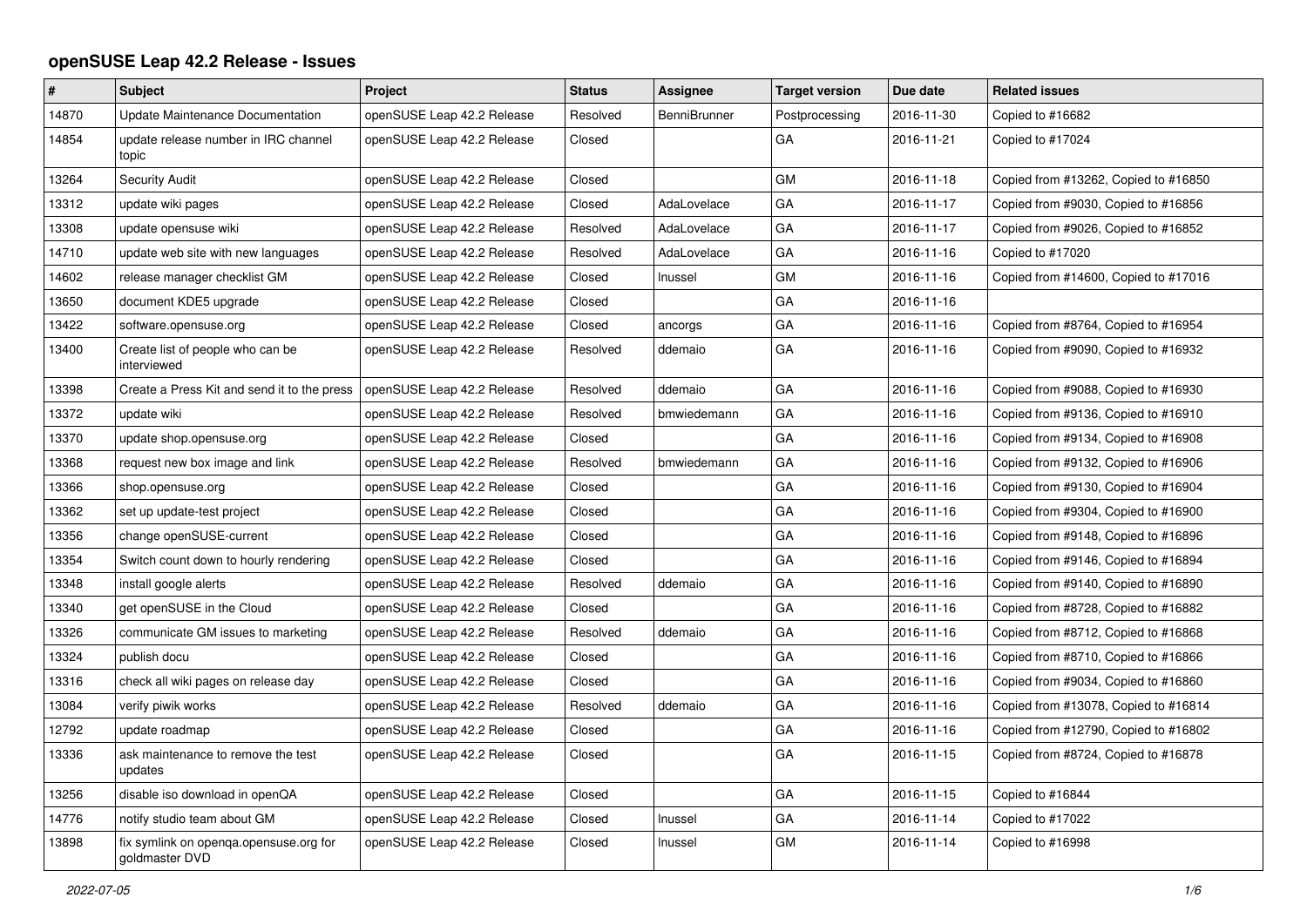| $\vert$ # | <b>Subject</b>                                                                          | <b>Project</b>             | <b>Status</b> | Assignee    | <b>Target version</b> | Due date   | <b>Related issues</b>               |
|-----------|-----------------------------------------------------------------------------------------|----------------------------|---------------|-------------|-----------------------|------------|-------------------------------------|
| 13450     | Create social media backgrounds and<br>badges                                           | openSUSE Leap 42.2 Release | Closed        |             | GA                    | 2016-11-14 | Copied from #9068, Copied to #16696 |
| 13448     | translate social media messages                                                         | openSUSE Leap 42.2 Release | Closed        |             | GA                    | 2016-11-14 | Copied from #9060, Copied to #16970 |
| 13444     | Make sure we have the right people<br>prepared to send out the social media<br>messages | openSUSE Leap 42.2 Release | Resolved      | ddemaio     | GA                    | 2016-11-14 | Copied from #9056, Copied to #16968 |
| 13440     | Social media marketing                                                                  | openSUSE Leap 42.2 Release | Resolved      | ddemaio     | GA                    | 2016-11-14 | Copied from #9052, Copied to #16694 |
| 13346     | Update the rsync modules to include new<br>ISO and repo                                 | openSUSE Leap 42.2 Release | Closed        | gschlotter  | GA                    | 2016-11-14 | Copied from #9128, Copied to #16888 |
| 13332     | find external BT seeders                                                                | openSUSE Leap 42.2 Release | Closed        |             | GA                    | 2016-11-14 | Copied from #8718                   |
| 13330     | remind opensuse.org admins of release                                                   | openSUSE Leap 42.2 Release | Closed        |             | GA                    | 2016-11-14 | Copied from #8716, Copied to #16872 |
| 13320     | fix upgrade instructions in wiki                                                        | openSUSE Leap 42.2 Release | Resolved      | AdaLovelace | GA                    | 2016-11-13 | Copied from #9038, Copied to #16864 |
| 13314     | install Leap 42.2 wiki pages as default                                                 | openSUSE Leap 42.2 Release | Closed        |             | GA                    | 2016-11-13 | Copied from #9032, Copied to #16858 |
| 13310     | move previous release to archive                                                        | openSUSE Leap 42.2 Release | Resolved      | AdaLovelace | GA                    | 2016-11-13 | Copied from #9028, Copied to #16854 |
| 13420     | translate release announcement                                                          | openSUSE Leap 42.2 Release | Closed        |             | GA                    | 2016-11-11 | Copied from #9138, Copied to #16952 |
| 13406     | send press kit                                                                          | openSUSE Leap 42.2 Release | Resolved      | ddemaio     | GA                    | 2016-11-11 | Copied from #9096, Copied to #16938 |
| 13364     | notify mirror admins                                                                    | openSUSE Leap 42.2 Release | Resolved      | Inussel     | GA                    | 2016-11-11 | Copied from #9382, Copied to #16902 |
| 13360     | adjust knapsack for GM                                                                  | openSUSE Leap 42.2 Release | Closed        | aplanas     | GA                    | 2016-11-11 | Copied from #9152, Copied to #16898 |
| 13350     | make GM images available                                                                | openSUSE Leap 42.2 Release | Closed        |             | GA                    | 2016-11-11 | Copied from #9142, Copied to #16892 |
| 13338     | tell maintenance&security about GM                                                      | openSUSE Leap 42.2 Release | Closed        |             | GA                    | 2016-11-11 | Copied from #8726, Copied to #16880 |
| 13334     | sync the release to the mirrors                                                         | openSUSE Leap 42.2 Release | Closed        |             | GA                    | 2016-11-11 | Copied from #8722, Copied to #16876 |
| 13104     | <b>IPRQ</b>                                                                             | openSUSE Leap 42.2 Release | Closed        | Inussel     | GM                    | 2016-11-11 | Copied from #4086, Copied to #16826 |
| 13100     | Send Gold Master announcement for<br>developers                                         | openSUSE Leap 42.2 Release | Closed        |             | <b>GM</b>             | 2016-11-11 | Copied from #4088, Copied to #16822 |
| 13098     | check manual was generated for OSP                                                      | openSUSE Leap 42.2 Release | Closed        |             | GM                    | 2016-11-11 | Copied from #4084, Copied to #16820 |
| 13438     | release party poster                                                                    | openSUSE Leap 42.2 Release | Closed        |             | GA                    | 2016-11-09 | Copied from #9050, Copied to #16964 |
| 13436     | Create event pages on Facebook,<br>Google+                                              | openSUSE Leap 42.2 Release | Rejected      | ddemaio     | GA                    | 2016-11-09 | Copied from #9048, Copied to #16962 |
| 13434     | Update release party wiki pages                                                         | openSUSE Leap 42.2 Release | Resolved      | AdaLovelace | GA                    | 2016-11-09 | Copied from #9046, Copied to #16960 |
| 13432     | Write release party invitation article                                                  | openSUSE Leap 42.2 Release | Resolved      | ddemaio     | GA                    | 2016-11-09 | Copied from #9044, Copied to #16958 |
| 13430     | <b>Release Parties</b>                                                                  | openSUSE Leap 42.2 Release | Resolved      | ddemaio     | GA                    | 2016-11-09 | Copied from #9042, Copied to #16956 |
| 13418     | Gather info from major pieces of our<br>release onto Major_features page                | openSUSE Leap 42.2 Release | Rejected      | ddemaio     | GA                    | 2016-11-09 | Copied from #9108, Copied to #16950 |
| 13416     | Add features from distrowatch                                                           | openSUSE Leap 42.2 Release | Rejected      | ddemaio     | GA                    | 2016-11-09 | Copied from #9106, Copied to #16948 |
| 13414     | Get technical review                                                                    | openSUSE Leap 42.2 Release | Resolved      | ddemaio     | GA                    | 2016-11-09 | Copied from #9104, Copied to #16946 |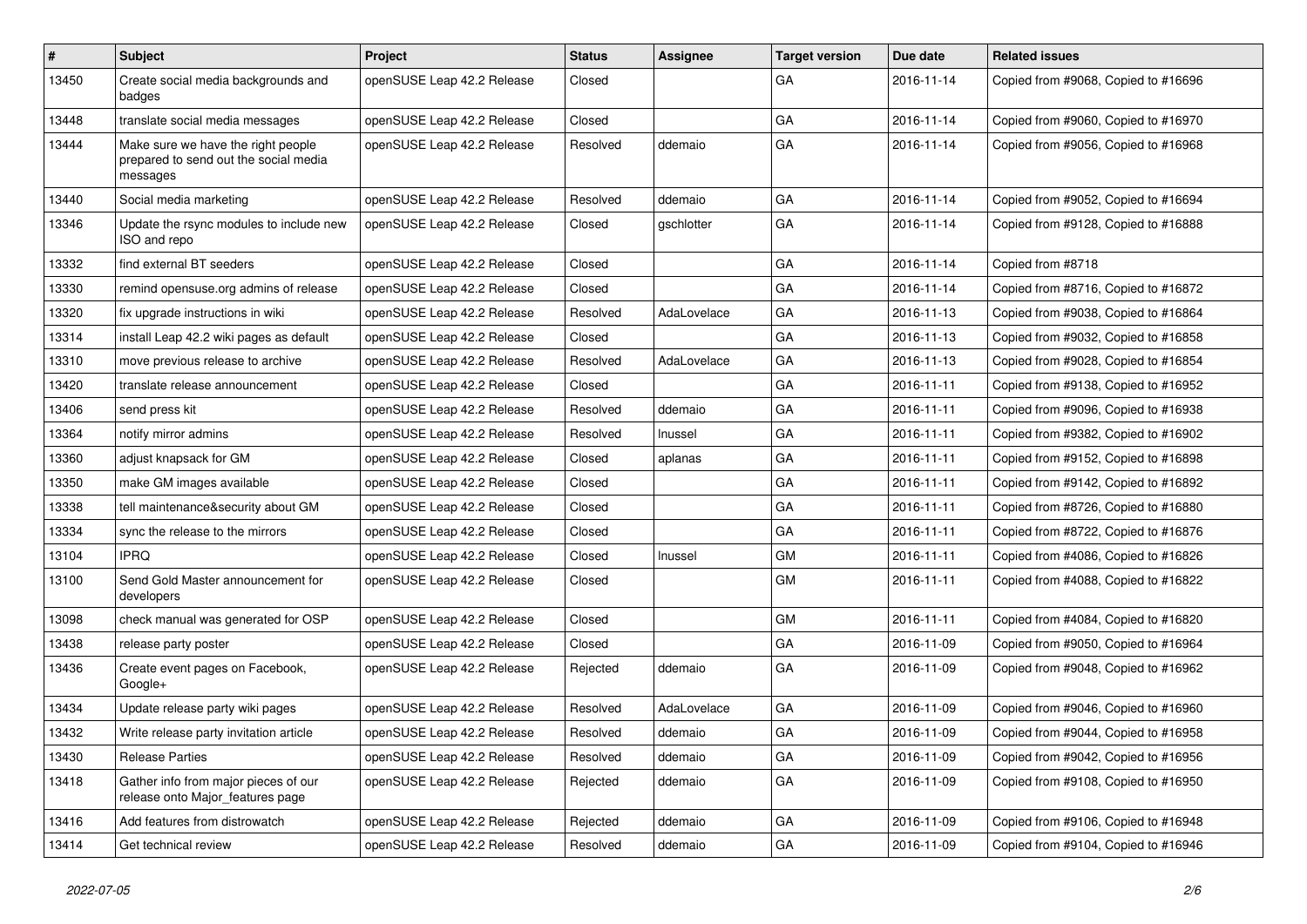| $\vert$ # | <b>Subject</b>                                                | <b>Project</b>             | <b>Status</b> | Assignee       | <b>Target version</b> | Due date   | <b>Related issues</b>                                     |
|-----------|---------------------------------------------------------------|----------------------------|---------------|----------------|-----------------------|------------|-----------------------------------------------------------|
| 13412     | Get features page finished                                    | openSUSE Leap 42.2 Release | Resolved      | ddemaio        | GA                    | 2016-11-09 | Copied from #9102, Copied to #16944                       |
| 13410     | Move Major Features to feature guide<br>page                  | openSUSE Leap 42.2 Release | Resolved      | ddemaio        | GA                    | 2016-11-09 | Copied from #9100, Copied to #16942                       |
| 13408     | Write the Feature Guide                                       | openSUSE Leap 42.2 Release | Resolved      | ddemaio        | GA                    | 2016-11-09 | Copied from #9098, Copied to #16940                       |
| 13404     | Assemble press kit.                                           | openSUSE Leap 42.2 Release | Resolved      | ddemaio        | GA                    | 2016-11-09 | Copied from #9094, Copied to #16936                       |
| 13394     | Let our PR Agencies have one last look at<br>the announcement | openSUSE Leap 42.2 Release | Rejected      | ddemaio        | GA                    | 2016-11-09 | Copied from #9084, Copied to #16926                       |
| 13388     | Write Press Announcement                                      | openSUSE Leap 42.2 Release | Resolved      | ddemaio        | GA                    | 2016-11-09 | Copied from #9078, Copied to #16920                       |
| 13386     | Write community announcement for<br>news.o.o                  | openSUSE Leap 42.2 Release | Resolved      | ddemaio        | GA                    | 2016-11-09 | Copied from #9076, Copied to #16918                       |
| 13384     | Get screenshots taken                                         | openSUSE Leap 42.2 Release | Resolved      | ddemaio        | GA                    | 2016-11-09 | Copied from #9074, Copied to #16916                       |
| 13234     | merge back maintenance updates                                | openSUSE Leap 42.2 Release | Closed        |                | GM                    | 2016-11-09 | Copied from #9016, Copied to #16836                       |
| 13232     | remove test updates from the patterns                         | openSUSE Leap 42.2 Release | Closed        |                | GM                    | 2016-11-09 | Copied from #4042, Copied to #16834                       |
| 14660     | submit translation packages                                   | openSUSE Leap 42.2 Release | Closed        | keichwa        | GM                    | 2016-11-08 | Copied from #14090, Copied to #17018                      |
| 13240     | evaluate results of manual testing with<br>release manager    | openSUSE Leap 42.2 Release | Closed        |                | <b>GM</b>             | 2016-11-08 | Copied from #9308, Copied to #16840                       |
| 13238     | call to update release notes                                  | openSUSE Leap 42.2 Release | Closed        | AdaLovelace    | GM                    | 2016-11-08 | Copied from #9292, Copied to #16838                       |
| 13402     | Write 'reviewers quide', the mail for the<br>press            | openSUSE Leap 42.2 Release | Resolved      | ddemaio        | GA                    | 2016-11-07 | Copied from #9092, Copied to #16934                       |
| 13396     | Get quotes from important people                              | openSUSE Leap 42.2 Release | Resolved      | ddemaio        | GA                    | 2016-11-07 | Copied from #9086, Copied to #16928                       |
| 14206     | openSUSE-EULAs up to date                                     | openSUSE Leap 42.2 Release | Closed        | Inussel        | RC <sub>2</sub>       | 2016-11-06 | Copied to #17004                                          |
| 13342     | Adapt http://mirrors.opensuse.org to list<br>the new release  | openSUSE Leap 42.2 Release | Resolved      | gschlotter     | GA                    | 2016-11-05 | Copied from #8772, Copied to #16884                       |
| 13392     | Get feedback on the draft press announce                      | openSUSE Leap 42.2 Release | Resolved      | ddemaio        | GA                    | 2016-11-04 | Copied from #9082, Copied to #16924                       |
| 13390     | Create a draft press announcement                             | openSUSE Leap 42.2 Release | Resolved      | ddemaio        | GA                    | 2016-11-04 | Copied from #9080, Copied to #16922                       |
| 13096     | announce GM deadline internally                               | openSUSE Leap 42.2 Release | Closed        |                | GM                    | 2016-11-04 | Copied from #4016, Copied to #16818                       |
| 14600     | release manager checklist                                     | openSUSE Leap 42.2 Release | Closed        | Inussel        | RC <sub>2</sub>       | 2016-11-02 | Copied from #14092, Copied to #14602, Copied<br>to #17014 |
| 14556     | enable OBS: Maintained attribute in<br>:Update project        | openSUSE Leap 42.2 Release | Resolved      | AndreasStieger | RC <sub>2</sub>       | 2016-11-02 | Copied to #17012                                          |
| 13092     | create test plan for manual testing                           | openSUSE Leap 42.2 Release | Resolved      | okurz          | RC <sub>2</sub>       | 2016-11-02 | Copied from #13086                                        |
| 13082     | verify piwik works                                            | openSUSE Leap 42.2 Release | Closed        | ddemaio        | RC <sub>2</sub>       | 2016-11-02 | Copied from #13078, Copied to #16812                      |
| 12790     | update roadmap                                                | openSUSE Leap 42.2 Release | Closed        |                | RC <sub>2</sub>       | 2016-11-02 | Copied from #12788, Copied to #12792                      |
| 12426     | prepare software.opensuse.org                                 | openSUSE Leap 42.2 Release | Closed        | ancorgs        | RC <sub>2</sub>       | 2016-11-02 | Copied from #12418, Copied to #16798                      |
| 11892     | osp addon dvd                                                 | openSUSE Leap 42.2 Release | Rejected      |                | RC <sub>1</sub>       | 2016-10-31 | Copied from #9010, Copied to #16774                       |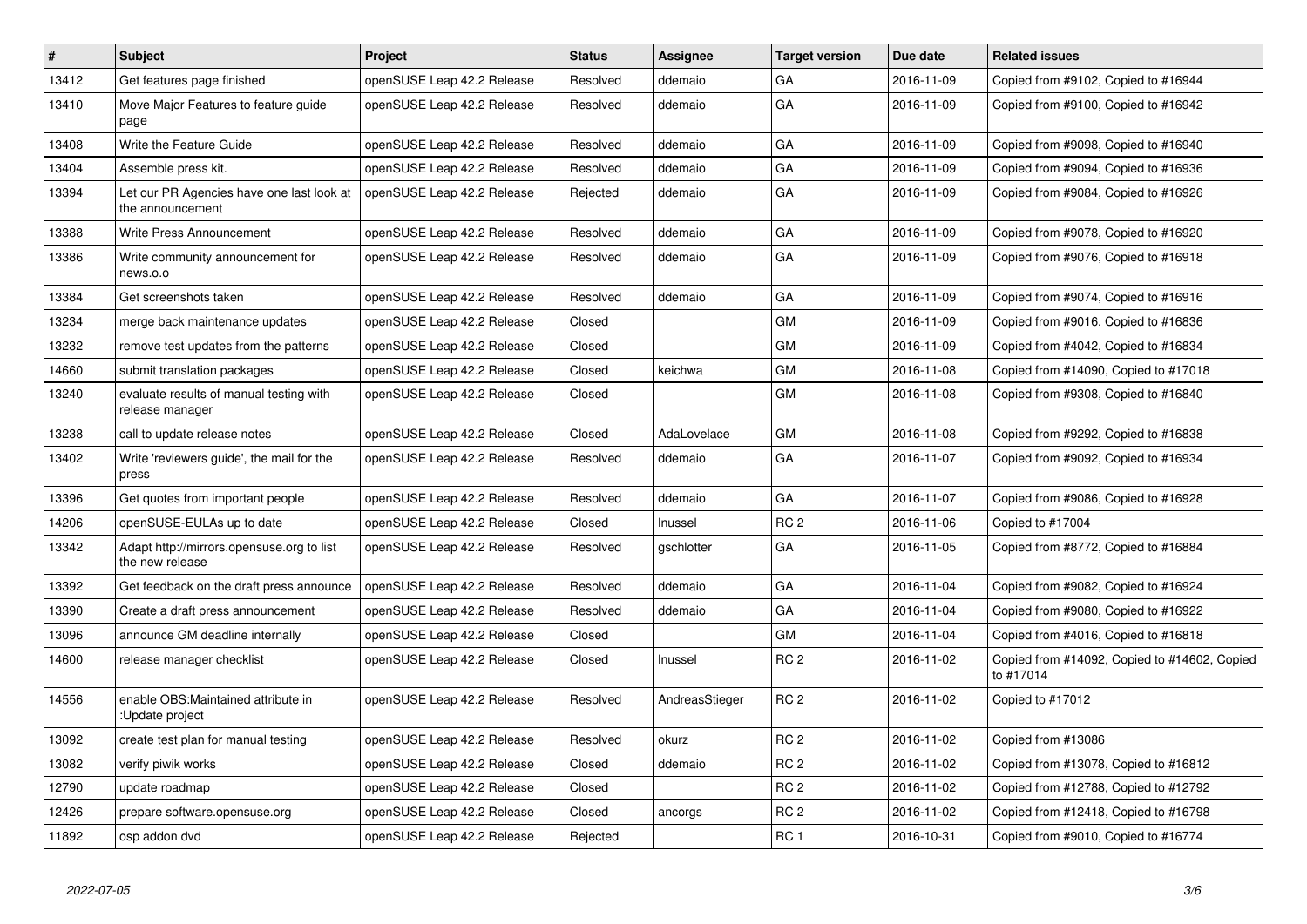| $\vert$ # | <b>Subject</b>                                   | <b>Project</b>             | <b>Status</b> | <b>Assignee</b> | <b>Target version</b> | Due date   | <b>Related issues</b>                                                      |
|-----------|--------------------------------------------------|----------------------------|---------------|-----------------|-----------------------|------------|----------------------------------------------------------------------------|
| 14090     | submit translation packages                      | openSUSE Leap 42.2 Release | Closed        | keichwa         | RC <sub>2</sub>       | 2016-10-28 | Copied from #11900, Copied to #14660, Copied<br>to #17000                  |
| 13328     | marketing brainstorm session                     | openSUSE Leap 42.2 Release | Resolved      | ddemaio         | GA                    | 2016-10-26 | Copied from #8714, Copied to #16870                                        |
| 14156     | send deadline reminder                           | openSUSE Leap 42.2 Release | Closed        | Inussel         | RC <sub>2</sub>       | 2016-10-25 | Copied from #14154                                                         |
| 13262     | <b>Security Audit</b>                            | openSUSE Leap 42.2 Release | Closed        | msmeissn        | RC <sub>1</sub>       | 2016-10-24 | Copied from #13260, Copied to #13264, Copied<br>to #16848                  |
| 14262     | remove betatest macro from priconf               | openSUSE Leap 42.2 Release | Closed        | mlin7442        | RC <sub>2</sub>       | 2016-10-21 | Copied to #17008                                                           |
| 14232     | verify release counters for update               | openSUSE Leap 42.2 Release | Closed        | Inussel         | RC <sub>2</sub>       | 2016-10-20 | Copied to #17006                                                           |
| 13318     | create basic wiki structure for new release      | openSUSE Leap 42.2 Release | Resolved      | AdaLovelace     | GA                    | 2016-10-20 | Copied from #9036, Copied to #16862                                        |
| 14092     | release manager checklist                        | openSUSE Leap 42.2 Release | Closed        | Inussel         | RC <sub>1</sub>       | 2016-10-18 | Copied to #14600                                                           |
| 13090     | create test plan for manual testing              | openSUSE Leap 42.2 Release | Closed        | maritawerner    | RC <sub>1</sub>       | 2016-10-18 | Copied from #13086                                                         |
| 12788     | update roadmap                                   | openSUSE Leap 42.2 Release | Closed        |                 | RC <sub>1</sub>       | 2016-10-18 | Copied from #12786, Copied to #12790                                       |
| 11890     | make counter.o.o/link point to new portal        | openSUSE Leap 42.2 Release | Closed        | gschlotter      | RC <sub>1</sub>       | 2016-10-18 | Copied from #9004, Copied to #16772                                        |
| 11886     | prepare software.opensuse.org                    | openSUSE Leap 42.2 Release | Closed        | ancorgs         | RC <sub>1</sub>       | 2016-10-18 | Copied from #8998, Copied to #16768                                        |
| 11884     | verify piwik works                               | openSUSE Leap 42.2 Release | Resolved      | ddemaio         | RC <sub>1</sub>       | 2016-10-18 | Copied from #8996, Copied to #13078                                        |
| 12794     | fix upgrade instructions for /var/cache          | openSUSE Leap 42.2 Release | Closed        |                 | GA                    | 2016-10-15 |                                                                            |
| 12366     | remove betaversion in product files              | openSUSE Leap 42.2 Release | Closed        | Inussel         | RC <sub>1</sub>       | 2016-10-14 | Copied from #12364, Copied to #16792                                       |
| 11896     | merge back maintenance updates                   | openSUSE Leap 42.2 Release | Closed        |                 | RC <sub>1</sub>       | 2016-10-14 | Copied from #9014, Copied to #16778                                        |
| 11888     | ask community to add repo xml                    | openSUSE Leap 42.2 Release | Closed        |                 | RC <sub>1</sub>       | 2016-10-14 | Copied from #9002, Copied to #16770                                        |
| 11900     | submit translation packages                      | openSUSE Leap 42.2 Release | Closed        | keichwa         | RC <sub>1</sub>       | 2016-10-13 | Copied from #9170, Copied to #13452, Copied<br>to #14090, Copied to #16782 |
| 11870     | EULA review/update                               | openSUSE Leap 42.2 Release | Closed        |                 | RC <sub>1</sub>       | 2016-10-13 | Copied from #8994, Copied to #16752                                        |
| 14154     | send deadline reminder                           | openSUSE Leap 42.2 Release | Closed        | Inussel         | RC <sub>1</sub>       | 2016-10-11 | Copied from #13632, Copied to #14156                                       |
| 13880     | enable openQA maintenance testing                | openSUSE Leap 42.2 Release | Resolved      | coolo           | Beta 3                | 2016-10-07 | Copied to #16996                                                           |
| 13630     | create test plan for manual testing              | openSUSE Leap 42.2 Release | Closed        | okurz           | Beta <sub>3</sub>     | 2016-10-06 | Copied from #13088, Copied to #16992                                       |
| 13628     | verify piwik works                               | openSUSE Leap 42.2 Release | Closed        |                 | Beta <sub>3</sub>     | 2016-10-06 | Copied from #13080, Copied to #16990                                       |
| 13626     | update roadmap                                   | openSUSE Leap 42.2 Release | Closed        | Inussel         | Beta 3                | 2016-10-06 | Copied from #12786, Copied to #16988                                       |
| 11898     | make sure nvidia packager is available for<br>GА | openSUSE Leap 42.2 Release | Closed        |                 | RC <sub>1</sub>       | 2016-10-06 | Copied from #9110, Copied to #16780                                        |
| 13624     | prepare software.opensuse.org                    | openSUSE Leap 42.2 Release | Closed        | ancorgs         | Beta 3                | 2016-10-05 | Copied from #12422, Copied to #16986                                       |
| 13548     | update OpenSUSE_Localization_Teams               | openSUSE Leap 42.2 Release | Resolved      | AdaLovelace     | Beta 3                | 2016-10-02 | Copied to #16982                                                           |
| 13546     | update openSUSE:Localization quide               | openSUSE Leap 42.2 Release | Resolved      | AdaLovelace     | Beta 3                | 2016-10-02 | Copied to #16980                                                           |
| 13634     | submit translation packages                      | openSUSE Leap 42.2 Release | Closed        | stknorr         | Beta 3                | 2016-09-30 | Copied from #13454, Copied to #16994                                       |
| 13622     | verify betaversion in product files              | openSUSE Leap 42.2 Release | Closed        | Inussel         | Beta 3                | 2016-09-30 | Copied from #12364, Copied to #16984                                       |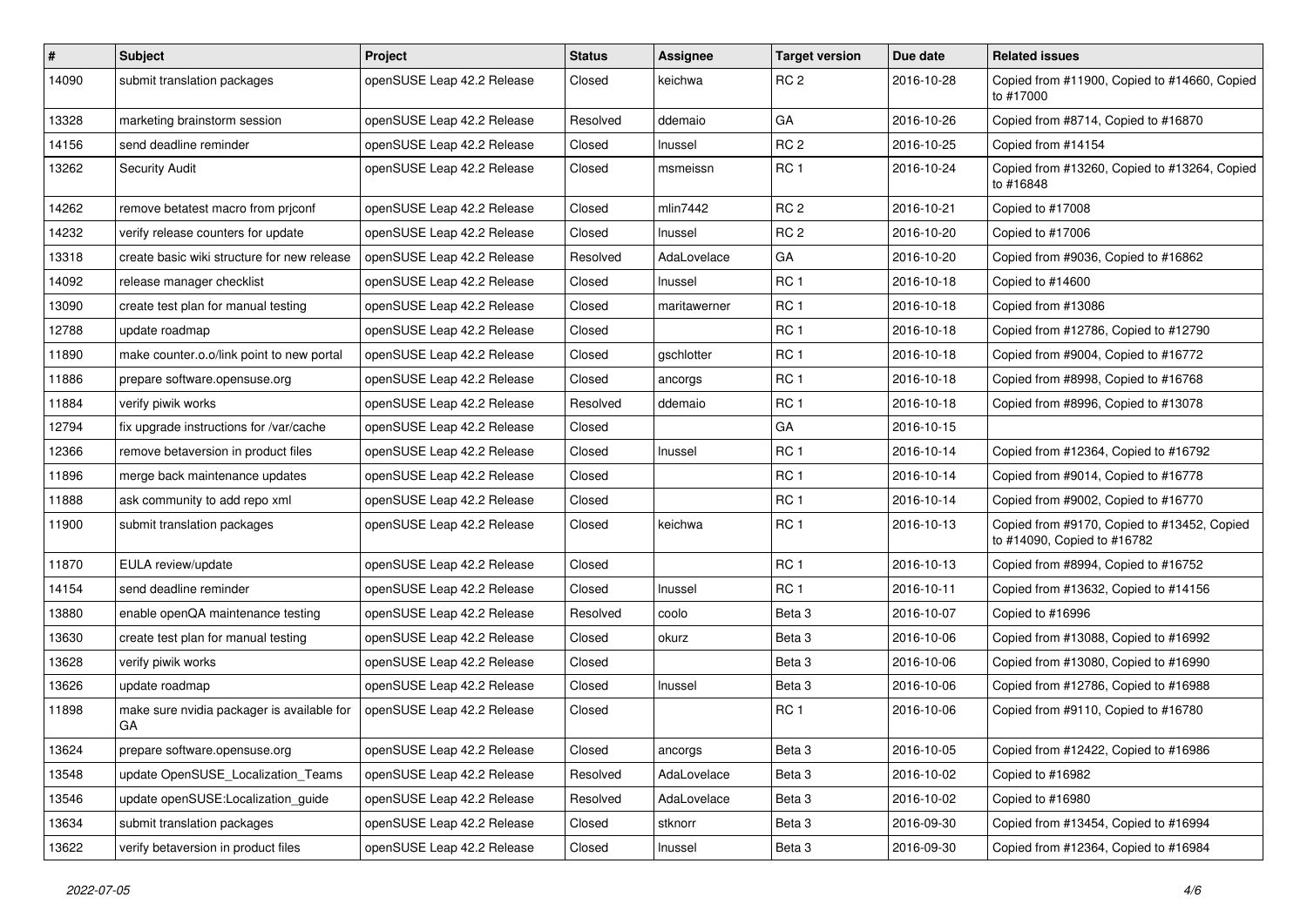| ∦     | Subject                                                                   | Project                    | <b>Status</b> | Assignee     | <b>Target version</b> | Due date   | <b>Related issues</b>                                                                         |
|-------|---------------------------------------------------------------------------|----------------------------|---------------|--------------|-----------------------|------------|-----------------------------------------------------------------------------------------------|
| 13512 | disable Factory submitter                                                 | openSUSE Leap 42.2 Release | Closed        | mlin7442     | Beta <sub>3</sub>     | 2016-09-30 | Copied to #16978                                                                              |
| 13344 | Publish an article asking people to help<br>promote the upcoming release. | openSUSE Leap 42.2 Release | Rejected      | ddemaio      | GA                    | 2016-09-29 | Copied from #9126, Copied to #16886                                                           |
| 11894 | make sure test updates are in the patterns                                | openSUSE Leap 42.2 Release | Closed        |              | RC <sub>1</sub>       | 2016-09-29 | Copied from #9012, Copied to #16776                                                           |
| 13632 | send deadline reminder                                                    | openSUSE Leap 42.2 Release | Closed        | Inussel      | Beta <sub>3</sub>     | 2016-09-26 | Copied from #13274, Copied to #14154                                                          |
| 12364 | verify betaversion in product files                                       | openSUSE Leap 42.2 Release | Closed        |              | Beta 2                | 2016-09-23 | Copied from #12362, Copied to #12366, Copied<br>to #13622                                     |
| 12422 | prepare software.opensuse.org                                             | openSUSE Leap 42.2 Release | Closed        | ancorgs      | Beta 2                | 2016-09-22 | Copied from #12418, Copied to #13624                                                          |
| 13102 | tell nvidia packager to upload drivers                                    | openSUSE Leap 42.2 Release | Closed        | sndirsch     | Beta 2                | 2016-09-21 | Copied from #4232, Copied to #16824                                                           |
| 13088 | create test plan for manual testing                                       | openSUSE Leap 42.2 Release | Closed        | maritawerner | Beta 2                | 2016-09-21 | Copied from #13086, Copied to #13630                                                          |
| 13080 | verify piwik works                                                        | openSUSE Leap 42.2 Release | Closed        | ddemaio      | Beta 2                | 2016-09-21 | Copied from #13078, Copied to #13628, Copied<br>to #16810                                     |
| 12786 | update roadmap                                                            | openSUSE Leap 42.2 Release | Closed        | Inussel      | Beta 2                | 2016-09-21 | Copied from #12784, Copied to #12788, Copied<br>to #13626                                     |
| 11878 | call for translation                                                      | openSUSE Leap 42.2 Release | Closed        | AdaLovelace  | Beta 2                | 2016-09-21 | Copied from #8708, Copied to #16760                                                           |
| 11874 | Create release counter                                                    | openSUSE Leap 42.2 Release | Closed        |              | Beta 2                | 2016-09-21 | Copied from #9066, Copied to #16756                                                           |
| 13454 | submit translation packages                                               | openSUSE Leap 42.2 Release | Closed        | keichwa      | Beta 2                | 2016-09-16 | Copied from #13452, Copied to #13634, Copied<br>to #16974                                     |
| 13260 | <b>Security Audit</b>                                                     | openSUSE Leap 42.2 Release | Resolved      | msmeissn     | Beta 2                | 2016-09-15 | Copied to #13262, Copied to #16846                                                            |
| 13190 | translate plasma-pk-updates                                               | openSUSE Leap 42.2 Release | Closed        |              | Beta 2                | 2016-09-15 | Copied to #16828                                                                              |
| 11882 | get signed shim                                                           | openSUSE Leap 42.2 Release | Closed        | jsegitz      | Beta 2                | 2016-09-15 | Copied from #8988, Copied to #16764                                                           |
| 13506 | figure out what to do about yast self<br>updates                          | openSUSE Leap 42.2 Release | Closed        | Inussel      |                       | 2016-09-14 |                                                                                               |
| 13254 | check which packages turned into a fork                                   | openSUSE Leap 42.2 Release | Resolved      | dimstar      | Beta 2                | 2016-09-13 | Copied to #16842                                                                              |
| 13274 | send deadline reminder                                                    | openSUSE Leap 42.2 Release | Closed        | Inussel      | Beta 2                | 2016-09-09 | Copied to #13632                                                                              |
| 13224 | Publish announcement of Beta 1                                            | openSUSE Leap 42.2 Release | Closed        | ddemaio      | Beta 1                | 2016-08-31 | Copied from #3440, Copied to #16830                                                           |
| 13086 | create test plan for manual testing                                       | openSUSE Leap 42.2 Release | Closed        | maritawerner | Beta 1                | 2016-08-31 | Copied from #11880, Copied to #13088, Copied<br>to #13090, Copied to #13092, Copied to #16816 |
| 13078 | verify piwik works                                                        | openSUSE Leap 42.2 Release | Resolved      | ddemaio      | Beta 1                | 2016-08-31 | Copied from #11884, Copied to #13080, Copied<br>to #13082, Copied to #13084, Copied to #16808 |
| 13076 | Call for testing - BetaPizza Parties                                      | openSUSE Leap 42.2 Release | Closed        | ddemaio      | Beta 1                | 2016-08-31 | Copied from #3438, Copied to #16806                                                           |
| 12784 | update roadmap                                                            | openSUSE Leap 42.2 Release | Closed        | Inussel      | Beta 1                | 2016-08-31 | Copied to #12786, Copied to #16800                                                            |
| 11866 | add 42.2 to OBS distributions                                             | openSUSE Leap 42.2 Release | Closed        | adrianSuSE   | Beta 1                | 2016-08-31 | Copied from #8948, Copied to #16748                                                           |
| 12420 | prepare software.opensuse.org                                             | openSUSE Leap 42.2 Release | Closed        | ancorgs      | Beta 1                | 2016-08-30 | Copied from #12418                                                                            |
| 13452 | submit translation packages                                               | openSUSE Leap 42.2 Release | Resolved      |              | Beta 1                | 2016-08-26 | Copied from #11900, Copied to #13454, Copied<br>to #16972                                     |